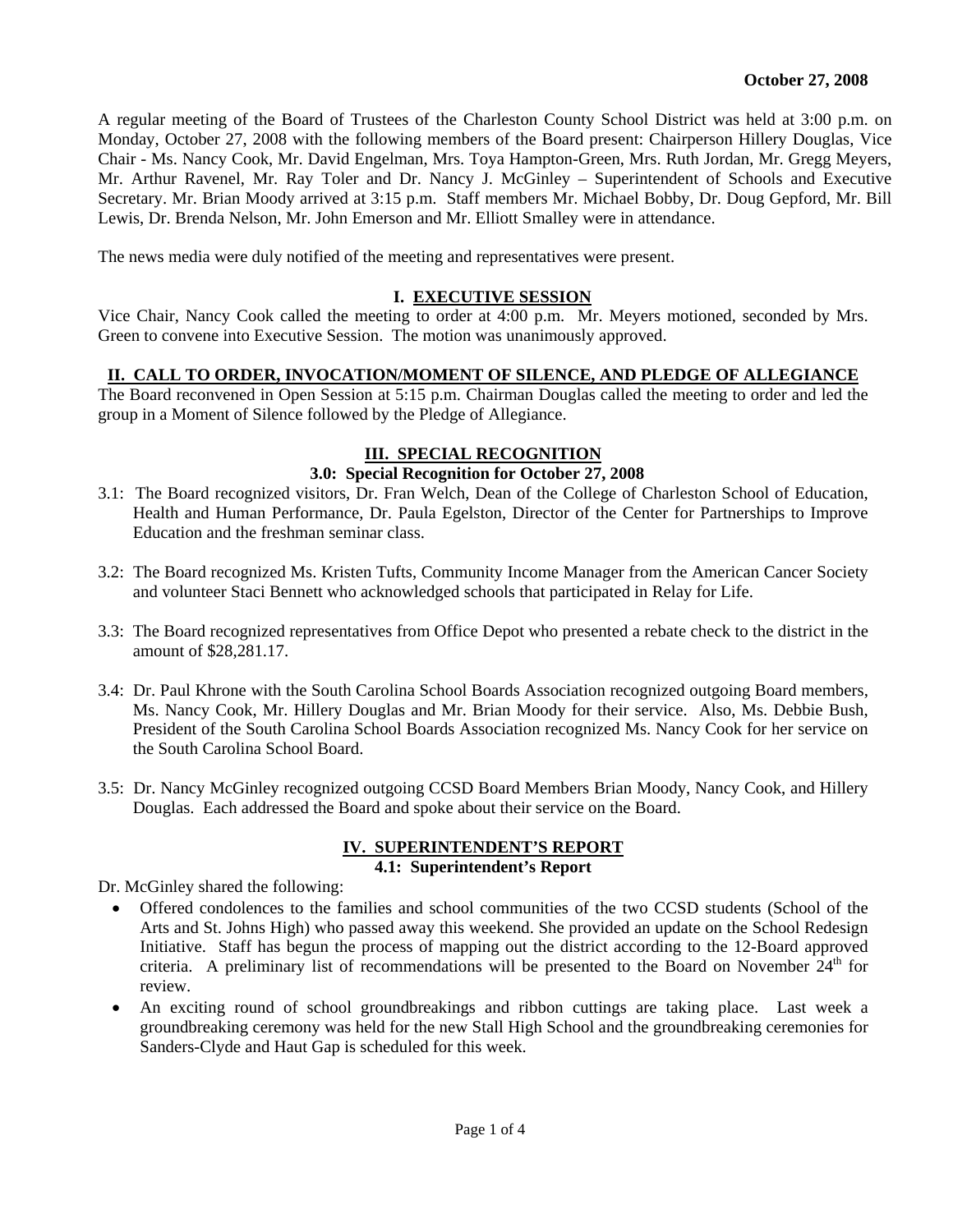# **V. VISITORS, PUBLIC COMMUNICATIONS**

5.1: Visitors, Public Communications There were no visitors registered to address the Board at this meeting.

### **VI. APPROVAL OF MINUTES/EXECUTIVE SESSION AGENDA ITEMS**

#### **6.1: Open and Executive Session Minutes of October 13, 2008**

Ms. Cook motioned, seconded by Mr. Meyers approval of the Open and Executive Session minutes of October 13, 2008. The motion was approved 9-0.

### **6.2: Motions of Executive Session of October 27, 2008**

**1.1: Superintendent's Evaluation** – The Board conducted the Superintendent's Evaluation using the scale approved in January 2008. The scale ranged from *Does Not Meet to Substantially Exceeds Standard*. The Board approved a two part motion a follows:

- 1. The Superintendent's Evaluation for the 2007-2008 school year established *Exceeds Standard.*
- 2. To extend the Superintendent's contract one year; increase the travel allowance by \$300 per month; and provide a performance bonus of \$8,000 with the performance bonus being contingent upon a district absolute rating of Average and Improvement Rating of Good for the 2007-2008 state report card.

Both parts of the motion were approved 6-3 (Engelman, Ravenel and Toler opposed).

Mr. Ravenel stated for the record that he and his colleagues agree that ratings should be based on the official State Report Card. He expressed concerns about the increased number of UNSAT schools. While he is supportive of the Superintendent's salary increase, he suggested the contract extension decision be delayed until the issuance of State Report Cards.

Mr. Douglas responded that the Superintendent should be evaluated at this time because she has worked in this position for 18 months and in two weeks new Board members will be elected who will not know enough about her to participate in the evaluation of the Superintendent.

**1.2: Appointment – Chief Academic Officer – The Board approved a motion to appoint Dr. James Doug** Gepford to the position of Chief Academic Officer. The motion was approved 8-1 (Engelman opposed).

**1.3: Appointment – Executive Director of Information Technology** - The Board approved a motion to appoint Mr. John McCarron as the Executive Director of Information Technology. The motion was approved 9- 0.

**1.4: Budget Reallocations** – The Board approved a resolution to reallocate a total of \$3,757,627.00 in funds from the 2000-2004 Capital Improvements Building Program as follows. The motion was approved 9-0.

- Project 5863 Rivers Middle (Carryover) (-\$880,000.00)
	- o Project 9999 Contingency FCO FY08 \$405,000.00
	- o Project 5934 Hunley Park Elementary \$400,000.00
	- o Project 5419 West Ashley High \$75,000.00

**1.5: Student Appeal Hearing Ratification** – The Board approved a motion to uphold expulsion of a student until the family has the student evaluated by a licensed mental health professional and the district is provided a written report. The student will be re-evaluated for re-admission when the report from a licensed mental professional is received. The motion was approved 9-0.

**1.6: Student Transfer Appeals – The Board acted on two student transfer appeals as follows:** 

A. The Board approved a motion to uphold the decision of the District 2 Constituent Board thereby denying an Inter-district student transfer from Cario Middle to Moultrie Middle School.

B. The Board deferred action on a student transfer appeal from Laing Middle to Moultrie Middle.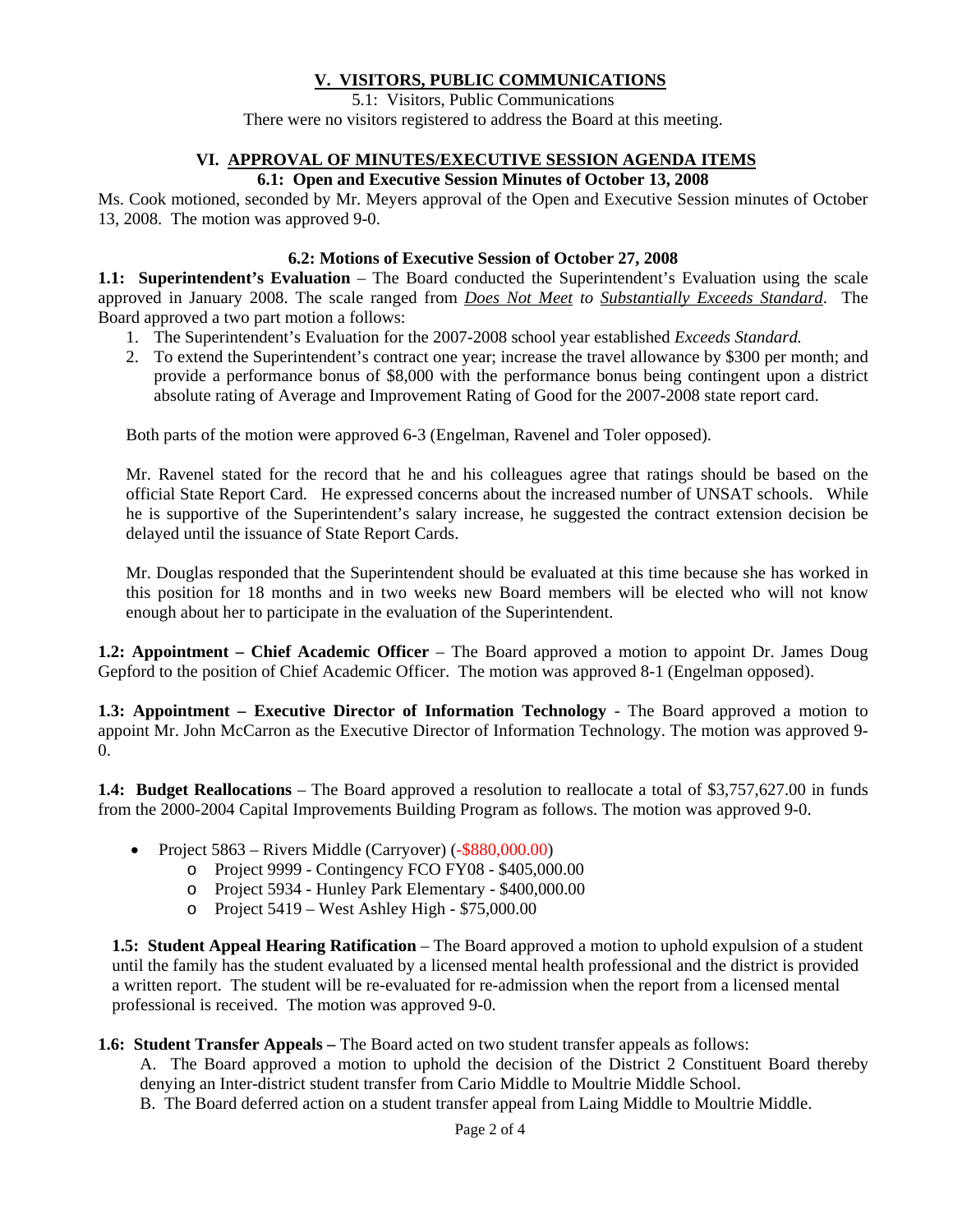**1.7: Student Expulsion Appeal –** The Board will hear the expulsion of a student expelled from West Ashley High on Monday, November 3, 2008.

**1.8: Legal Briefing –** The Board received a legal briefing in Executive Session. No action was taken.

**1.9: Personnel Matters** – The Board received information on two personnel matters in Executive Session. No action was taken.

### **6.3: Financial Minutes of October 10, 2008**

Mr. Toler motioned, seconded by Mr. Moody to approve the Financial Minutes of October 10, 2008. The motion was approved 9-0.

# **VII: MANAGEMENT REPORT**

**7.1: Request to consider establishing the posting of the CCSD check register on the district website.**  Mr. Bobby briefed the Board on an earlier suggestion from Mr. Engelman to post the district's check register on the CCSD website. Mr. Bobby stated that while this could be done, it requires some additional work. He will forward a recommendation to move this forward.

# **VIII: CHARLESTON ACHIEVING EXCELLENCE UPDATE**

# **8.1: Title I Restructuring – Burke High**

Mr. Charles Benton, principal at Burke High presented information on the school's restructuring plan.

Note: Mr. Ravenel left the meeting at 7:00 p.m. Therefore, he did not vote on agenda items  $9.1 - 9.5$ .

# **IX**. **POTENTIAL CONSENT AGENDA ITEMS**

# **9.1: Board Policy Regulation –JFAB – Admission of Foreign Exchange Students**

*The Board received the Policy listed above as information. No action was taken.* 

#### **9.2: First Reading – Board Policies – GBXXX – Sick Leave Bank and IJOC – School Volunteers**  *A recommendation to approve the first reading of the policies listed above.*

Ms. Cook motioned, seconded by Mr. Moody approval of the first reading of Board policies GBXXX – Sick Leave Bank and IJOC – School Volunteers. The motion was approved 8-0.

### **9.3: Designation of Purchasing and Signature**

*The Board received information on designation of purchase and signature authority by the Superintendent and Chief Procurement Officer per CCSD Procurement Code.* 

### **9.4: North Charleston High School – Project #5655 – Approval of Commissioning Services**

*A recommendation to approve the contract for HVAC Commissioning Services at North Charleston High School. The funding source is 2005-2009 Capital Improvement Program budget. The total amount of the contract is \$141,652.00* 

Ms. Cook motioned, seconded by Mr. Moody approval of the recommendation to award the contract for HVAC Commissioning Services for the North Charleston High School – Addition and Renovation project to Commissioning & Green Building Solutions, Inc. (CxGBS). The motion was approved 8-0.

### **9.5: Recommendation for Renaming of Murray Hill Academy**

*A recommendation to rename the Murray Hill Academy after Rev. Daniel J. Jenkins, at no cost to the district.*